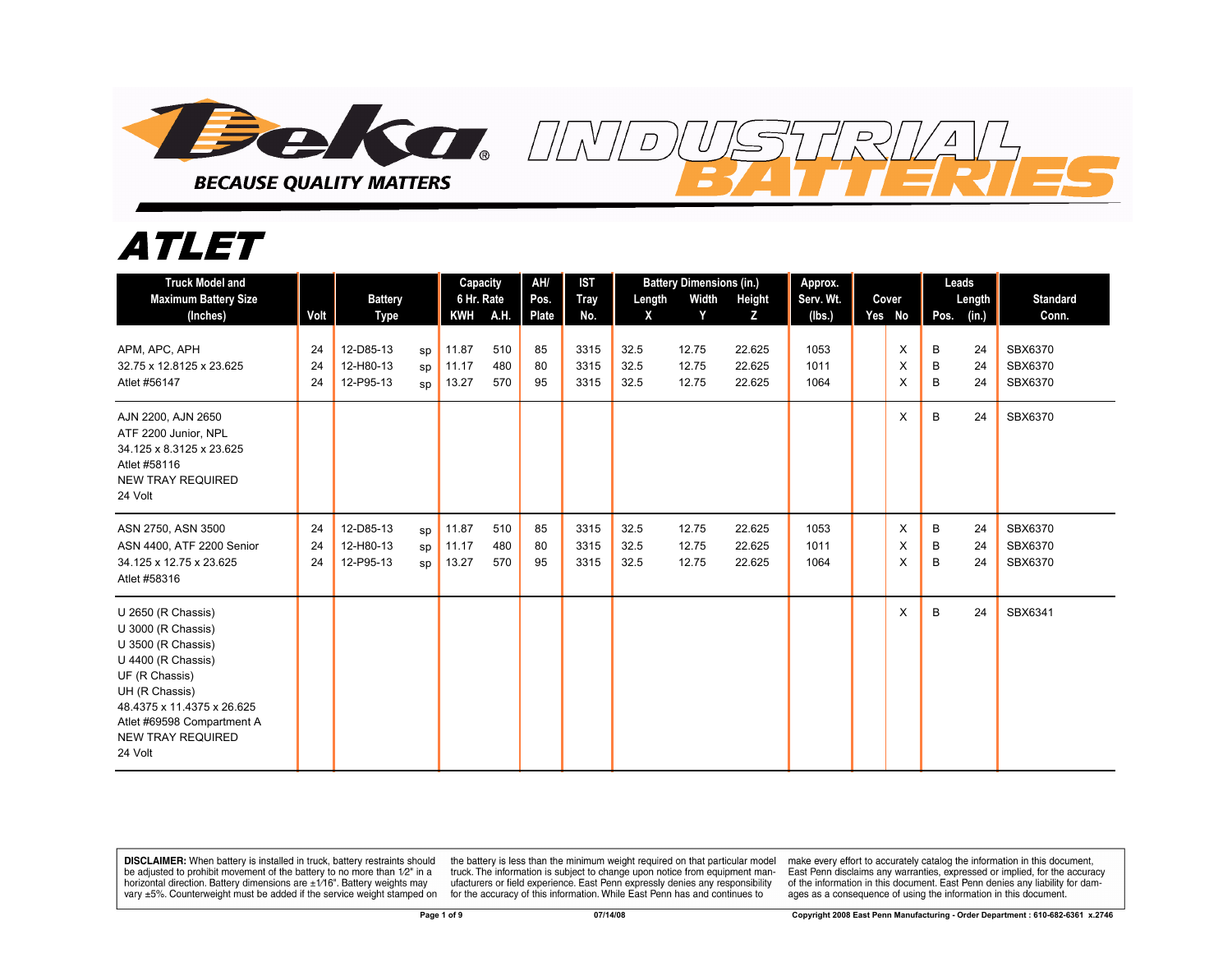| <b>Truck Model and</b>                                                                                                                                                                                                      |      |                               | Capacity                         | AH/           | <b>IST</b>         |             | <b>Battery Dimensions (in.)</b> |             | Approx.             |                 |      | Leads           |                          |
|-----------------------------------------------------------------------------------------------------------------------------------------------------------------------------------------------------------------------------|------|-------------------------------|----------------------------------|---------------|--------------------|-------------|---------------------------------|-------------|---------------------|-----------------|------|-----------------|--------------------------|
| <b>Maximum Battery Size</b><br>(Inches)                                                                                                                                                                                     | Volt | <b>Battery</b><br><b>Type</b> | 6 Hr. Rate<br>A.H.<br><b>KWH</b> | Pos.<br>Plate | <b>Tray</b><br>No. | Length<br>X | Width<br>Y                      | Height<br>Z | Serv. Wt.<br>(lbs.) | Cover<br>Yes No | Pos. | Length<br>(in.) | <b>Standard</b><br>Conn. |
| U 2650 (R Chassis)<br>U 3000 (R Chassis)<br>U 3500 (R Chassis)<br>U 4400 (R Chassis)<br>UF (R Chassis)<br>UH (R Chassis)<br>48.4375 x 11.5 x 26.625<br>Atlet #69598 Compartment A<br><b>NEW TRAY REQUIRED</b><br>48 Volt    |      |                               |                                  |               |                    |             |                                 |             |                     | X               | В    | 24              | SBX6341                  |
| U 2650 (R Chassis)<br>U 3000 (R Chassis)<br>U 3500 (R Chassis)<br>U 4400 (R Shassis)<br>UF (R Chassis)<br>UH (R Chassis)<br>48.4375 x 12.8125 x 26.625<br>Atlet #69598 Compartment B<br><b>NEW TRAY REQUIRED</b><br>24 Volt |      |                               |                                  |               |                    |             |                                 |             |                     | X               | B    | 24              | SBX6341                  |
| U 2650 (R Chassis)<br>U 3000 (R Chassis)<br>U 3500 (R Chassis)<br>U 4400 (R Chassis)<br>UF (R Chassis)<br>UH (R Chassis)<br>48.4375 x 14.25 x 26.625<br>Atlet #69598 Compartment C<br><b>NEW TRAY REQUIRED</b><br>24 Volt   |      |                               |                                  |               |                    |             |                                 |             |                     | X               | B    | 24              | SBX6341                  |
| U 2650 (R Chassis)<br>U 3000 (R Chassis)<br>U 3500 (R Chassis)<br>U 4400 (R Chassis)<br>UF (R Chassis)<br>UH (R Chassis)<br>48.4375 x 14.25 x 26.625<br>Atlet #69598 Compartment C                                          | 48   | 24-D100-9<br>sp               | 18.62<br>400                     | 100           | 7194               | 48.4375     | 14.25                           | 26.625      | 1766                | X               | B    | 24              | SBX6341                  |

**DISCLAIMER:** When battery is installed in truck, battery restraints should the battery is less than the minimum weight required on that particular model be adjusted to prohibit movement of the battery to no more than 12"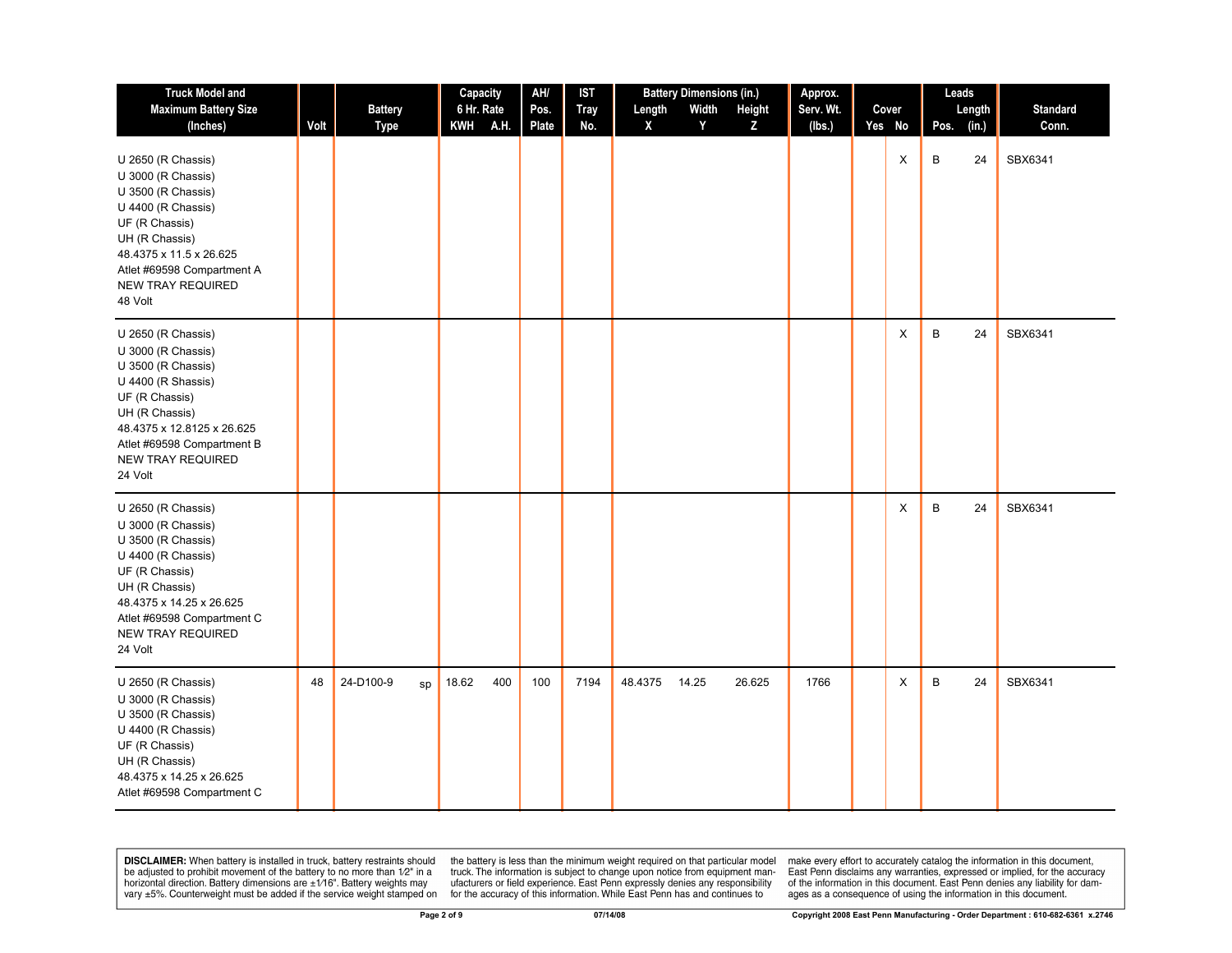| <b>Truck Model and</b>                                                                                                                                                                                                       |      |                  | Capacity     | AH/   | <b>IST</b>  |         | <b>Battery Dimensions (in.)</b> | Approx.   |        | Leads |        |                 |
|------------------------------------------------------------------------------------------------------------------------------------------------------------------------------------------------------------------------------|------|------------------|--------------|-------|-------------|---------|---------------------------------|-----------|--------|-------|--------|-----------------|
| <b>Maximum Battery Size</b>                                                                                                                                                                                                  |      | <b>Battery</b>   | 6 Hr. Rate   | Pos.  | <b>Tray</b> | Length  | Width<br>Height                 | Serv. Wt. | Cover  |       | Length | <b>Standard</b> |
| (Inches)                                                                                                                                                                                                                     | Volt | Type             | A.H.<br>KWH  | Plate | No.         | X       | Y<br>Z                          | (lbs.)    | Yes No | Pos.  | (in.)  | Conn.           |
| U 2650 (R Chassis)<br>U 3000 (R Chassis)<br>U 3500 (R Chassis)<br>U 4400 (R Chassis)<br>UF (R Chassis)<br>UH (R Chassis)<br>48.4375 x 15.75 x 26.625<br>Atlet #69598 Compartment D<br><b>NEW TRAY REQUIRED</b><br>24 Volt    |      |                  |              |       |             |         |                                 |           | X      | B     | 24     | SBX6341         |
| U 2650 (R Chassis)<br>U 3000 (R Chassis)<br>U 3500 (R Chassis)<br>U 4400 (R Chassis)<br>UF (R Chassis)<br>UH (R Chassis)<br>48.4375 x 16.5 x 26.625<br>Atlet #69598 Compartment E                                            | 48   | 24-D100-11<br>SP | 23.28<br>500 | 100   | 7226        | 48.4375 | 16.5<br>27.875                  | 2157      | X      | B     | 24     | SBX6341         |
| U 2650 (X Chassis)<br>U 3000 (X Chassis)<br>U 3500 (X Chassis)<br>U 4400 (X Chassis)<br>UF (X Chassis)<br>UH (X Chassis)<br>48.4375 x 11.4375 x 24.4375<br>Atlet #69904 Compartment A<br><b>NEW TRAY REQUIRED</b><br>24 Volt |      |                  |              |       |             |         |                                 |           | X      | B     | 24     | SBX6341         |
| U 2650 (X Chassis)<br>U 3000 (X Chassis)<br>U 3500 (X Chassis)<br>U 4400 (X Chassis)<br>UF (X Chassis)<br>UH (X Chassis)<br>48.4375 x 11.4375 x 24.4375<br>Atlet #69904 Compartment A<br><b>NEW TRAY REQUIRED</b><br>48 Volt |      |                  |              |       |             |         |                                 |           | X      | B     | 24     | SBX6341         |

the battery is less than the minimum weight required on that particular model<br>truck. The information is subject to change upon notice from equipment man-<br>ufacturers or field experience. East Penn expressly denies any respo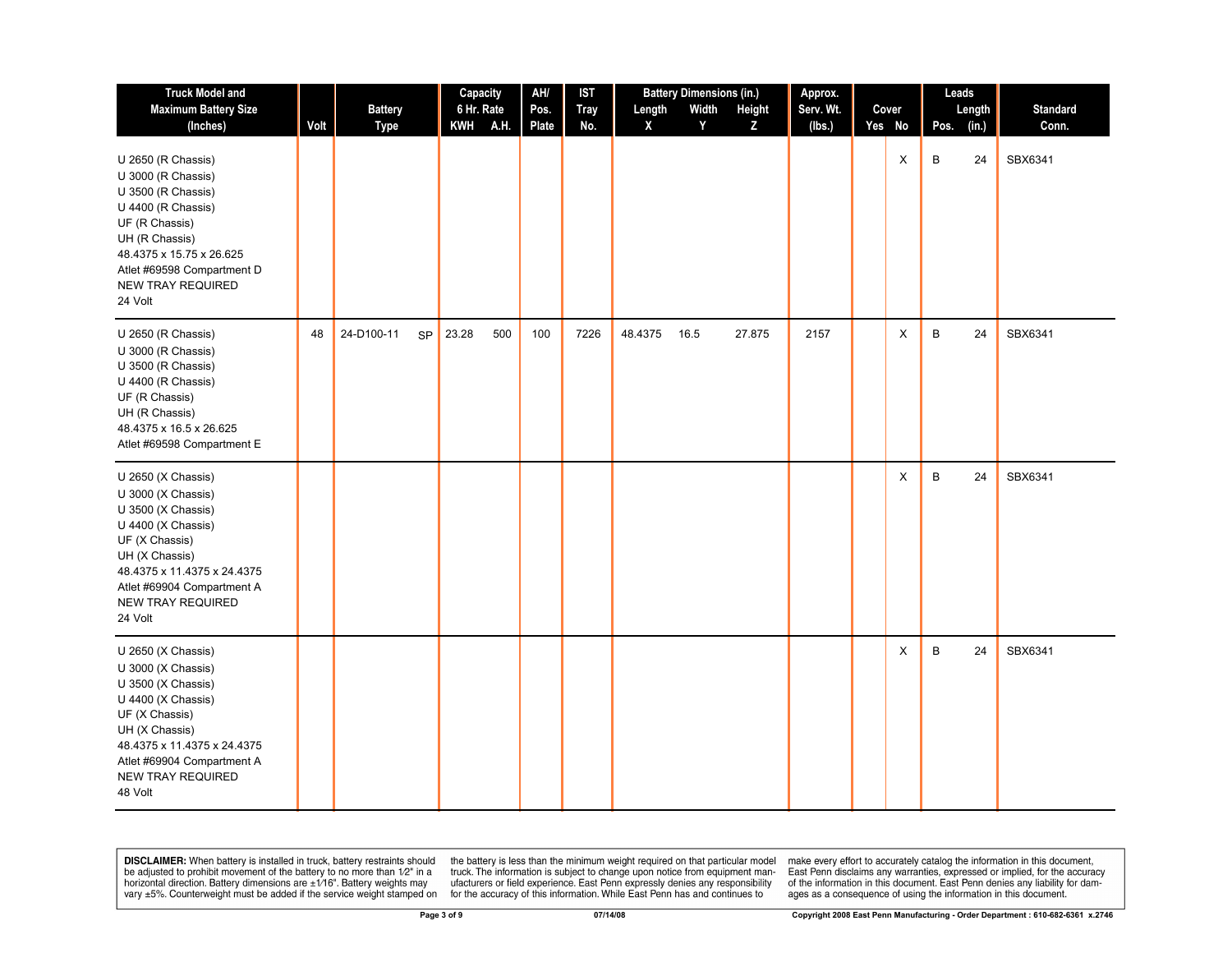| <b>Truck Model and</b>                                                                                                                                                                                                       |                |                                  | Capacity                                     | AH/            | IST                  | <b>Battery Dimensions (in.)</b>                       |                            | Approx.              |                 | Leads       |                 |                               |
|------------------------------------------------------------------------------------------------------------------------------------------------------------------------------------------------------------------------------|----------------|----------------------------------|----------------------------------------------|----------------|----------------------|-------------------------------------------------------|----------------------------|----------------------|-----------------|-------------|-----------------|-------------------------------|
| <b>Maximum Battery Size</b><br>(Inches)                                                                                                                                                                                      | Volt           | <b>Battery</b><br>Type           | 6 Hr. Rate<br>A.H.<br><b>KWH</b>             | Pos.<br>Plate  | <b>Tray</b><br>No.   | Width<br>Length<br>Y<br>X                             | Height<br>Z                | Serv. Wt.<br>(lbs.)  | Cover<br>Yes No | Pos.        | Length<br>(in.) | Standard<br>Conn.             |
| U 2650 (X Chassis)<br>U 3000 (X Chassis)<br>U 3500 (X Chassis)<br>U 4400 (X Chassis)<br>UF (X Chassis)<br>UH (X Chassis)<br>48.4375 x 12.8125 x 24.4375<br>Atlet #69904 Compartment B<br><b>NEW TRAY REQUIRED</b><br>24 Volt |                |                                  |                                              |                |                      |                                                       |                            |                      | X               | B           | 24              | SBX6341                       |
| U 2650 (X Chassis)<br>U 3000 (X Chassis)<br>U 3500 (X Chassis)<br>U 4400 (X Chassis)<br>UF (X Chassis)<br>UH (X Chassis)<br>48.4375 x 14.25 x 24.4375<br>Atlet #69904 Compartment C<br><b>NEW TRAY REQUIRED</b><br>24 Volt   |                |                                  |                                              |                |                      |                                                       |                            |                      | X               | B           | 24              | SBX6341                       |
| U 2650 (X Chassis)<br>U 3000 (X Chassis)<br>U 3500 (X Chassis)<br>U 4400 (X Chassis)<br>UF (X Chassis)<br>UH (X Chassis)<br>48.4375 x 14.25 x 24.4375<br>Atlet #69904 Compartment C                                          | 48<br>48<br>48 | 24-D85-9<br>24-H80-9<br>24-P95-9 | 15.83<br>340<br>14.90<br>320<br>17.69<br>380 | 85<br>80<br>95 | 7665<br>7665<br>7665 | 47.5625<br>13.5<br>47.5625<br>13.5<br>47.5625<br>13.5 | 22.625<br>22.625<br>22.625 | 1436<br>1379<br>1450 | X<br>X<br>X     | B<br>B<br>B | 24<br>24<br>24  | SBX6341<br>SBX6341<br>SBX6341 |
| U 2650 (X CHASSIS)<br>U 3000 (X CHASSIS)<br>U 3500 (X CHASSIS)<br>U 4400 (X CHASSIS)<br>UF (X CHASSIS)<br>UH (X CHASSIS)<br>48.4375 x 15.625 x 24.4375<br>Atlet #69904 Compartment D<br><b>NEW TRAY REQUIRED</b><br>24 Volt  |                |                                  |                                              |                |                      |                                                       |                            |                      | X               | B           | 24              | SBX6341                       |

the battery is less than the minimum weight required on that particular model<br>truck. The information is subject to change upon notice from equipment man-<br>ufacturers or field experience. East Penn expressly denies any respo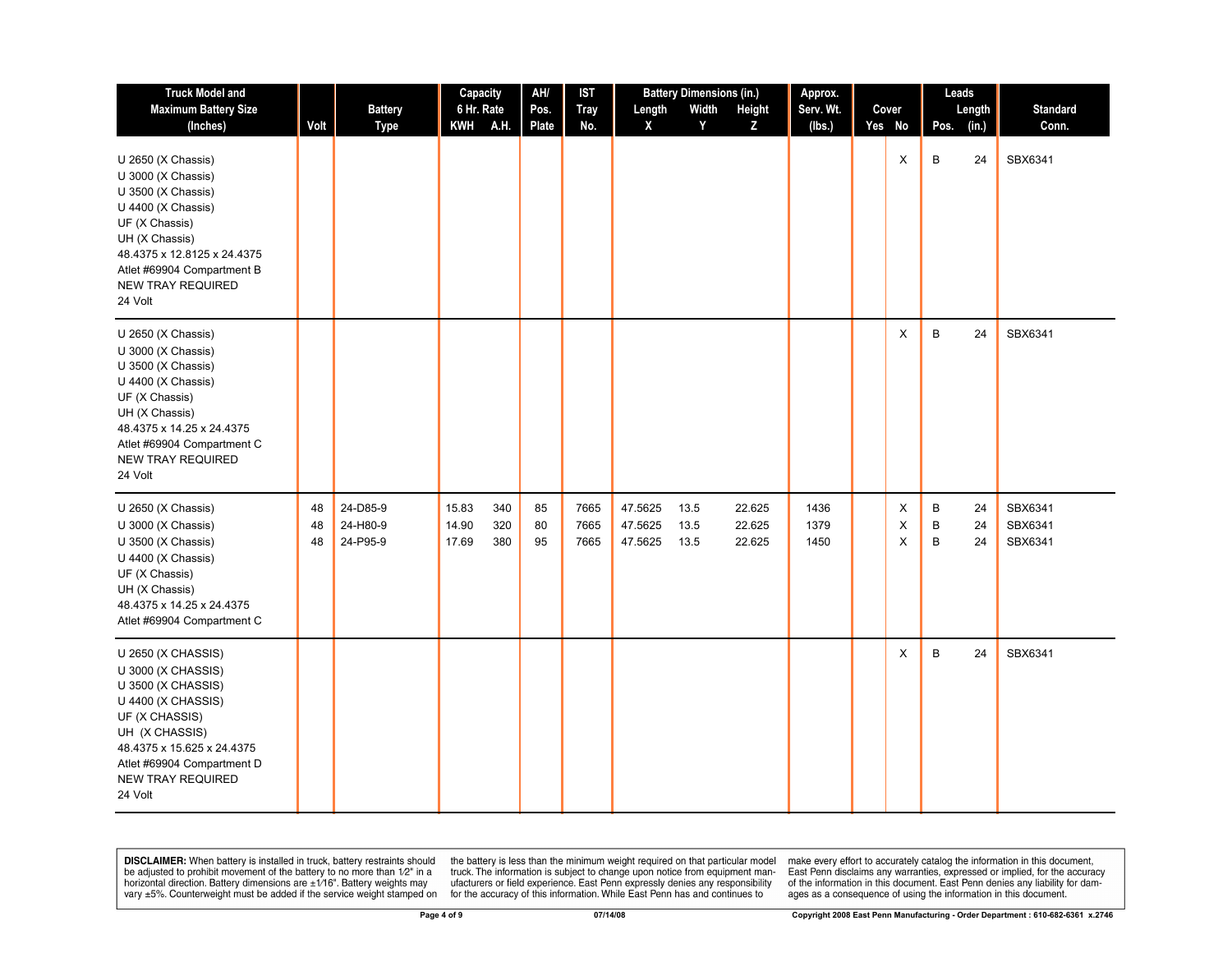| <b>Truck Model and</b>                                                                                                                                                                                             |                |                                     |                                     | Capacity                |                   | AH/            | <b>IST</b>           |                         | <b>Battery Dimensions (in.)</b> |                            | Approx.              |              |             | Leads          |                               |
|--------------------------------------------------------------------------------------------------------------------------------------------------------------------------------------------------------------------|----------------|-------------------------------------|-------------------------------------|-------------------------|-------------------|----------------|----------------------|-------------------------|---------------------------------|----------------------------|----------------------|--------------|-------------|----------------|-------------------------------|
| <b>Maximum Battery Size</b>                                                                                                                                                                                        |                | <b>Battery</b>                      |                                     | 6 Hr. Rate              |                   | Pos.           | <b>Tray</b>          | Length                  | Width                           | Height                     | Serv. Wt.            | Cover        |             | Length         | <b>Standard</b>               |
| (Inches)                                                                                                                                                                                                           | Volt           | <b>Type</b>                         |                                     | <b>KWH</b>              | A.H.              | Plate          | No.                  | X                       | Y                               | Z                          | (lbs.)               | Yes No       | Pos.        | (in.)          | Conn.                         |
| U 2650 (X CHASSIS)<br>U 3000 (X CHASSIS)<br>U 3500 (X CHASSIS)<br>U 4400 (X CHASSIS)<br>UF (X CHASSIS)<br>UH (X CHASSIS)<br>48.4375 x 16.5 x 24.4375<br>Atlet #69904 Compartment E<br>Min. Battery Wt. - 2030 lbs. | 48<br>48<br>48 | 24-D85-11<br>24-H80-11<br>24-P95-11 | <b>SP</b><br><b>SP</b><br><b>SP</b> | 19.79<br>18.62<br>22.12 | 425<br>400<br>475 | 85<br>80<br>95 | 7429<br>7429<br>7429 | 48.25<br>48.25<br>48.25 | 16.1875<br>16.1875<br>16.1875   | 24.375<br>24.375<br>24.375 | 2059<br>1977<br>2080 | X<br>X<br>X  | В<br>B<br>B | 24<br>24<br>24 | SBX6341<br>SBX6341<br>SBX6341 |
| US 3000 (R CHASSIS)<br>US 3500 (R CHASSIS)<br>US 4400 (RCHASSIS)<br>43.75 x 16.25 x 26.625<br>Atlet #71141 Compartment C<br><b>NEW TRAY REQUIRED</b><br>48 Volt                                                    |                |                                     |                                     |                         |                   |                |                      |                         |                                 |                            |                      | Χ            | B           | 24             | SBX6341                       |
| US 3000 (R CHASSIS)<br>US 3500 (R CHASSIS)<br>US 4400 (R CHASSIS)<br>43.75 x 20.25 x 26.625<br>Atlet #71141 Compartment E<br><b>NEW TRAY REQUIRED</b><br>48 Volt                                                   |                |                                     |                                     |                         |                   |                |                      |                         |                                 |                            |                      | Χ            | B           | 24             | SBX6341                       |
| US 3000 (X CHASSIS)<br>US 3500 (X CHASSIS)<br>US 4400 (X CHASSIS)<br>42.75 x 16.25 x 24.8125<br>Atlet #71147 Compartment C<br><b>NEW TRAY REQUIRED</b><br>48 Volt                                                  |                |                                     |                                     |                         |                   |                |                      |                         |                                 |                            |                      | X            | B           | 24             | SBX6341                       |
| US 3000 (X CHASSIS)<br>US 3500 (X CHASSIS)<br>US 4400 (X CHASSIS)<br>42.75 x 20.25 x 24.8125<br>Atlet #71147 Compartment E<br><b>NEW TRAY REQUIRED</b><br>48 Volt                                                  |                |                                     |                                     |                         |                   |                |                      |                         |                                 |                            |                      | $\mathsf{x}$ | B           | 24             | SBX6341                       |

the battery is less than the minimum weight required on that particular model<br>truck. The information is subject to change upon notice from equipment man-<br>ufacturers or field experience. East Penn expressly denies any respo for the accuracy of this information. While East Penn has and continues to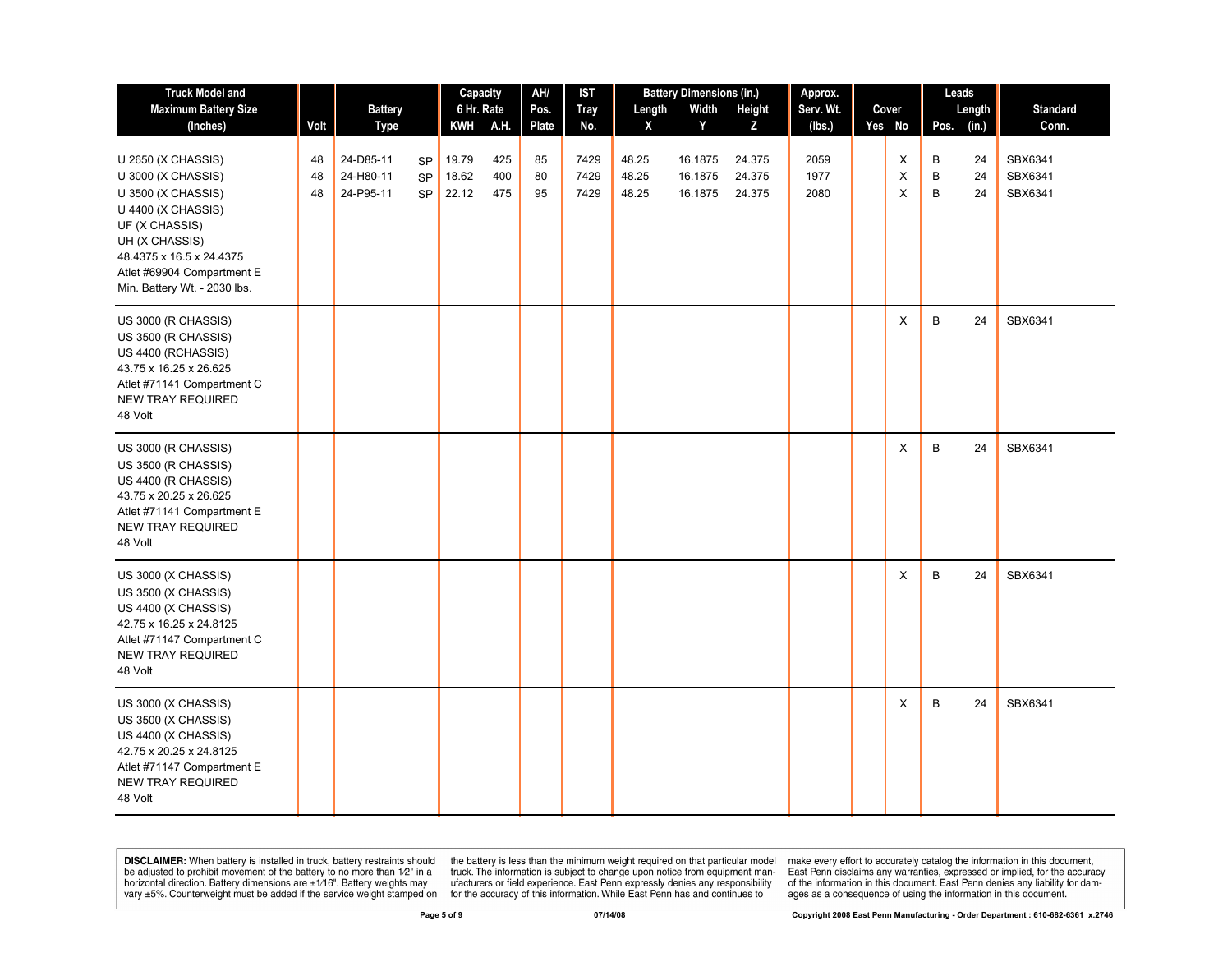| <b>Truck Model and</b>                                                                                                            |                                  |                                                                            |                                     | Capacity                                           |                                        | AH/                              | <b>IST</b>                                   |                                                                | <b>Battery Dimensions (in.)</b>                       |                                                          | Approx.                                      | Leads |                            |                            |                                  |                                                                |
|-----------------------------------------------------------------------------------------------------------------------------------|----------------------------------|----------------------------------------------------------------------------|-------------------------------------|----------------------------------------------------|----------------------------------------|----------------------------------|----------------------------------------------|----------------------------------------------------------------|-------------------------------------------------------|----------------------------------------------------------|----------------------------------------------|-------|----------------------------|----------------------------|----------------------------------|----------------------------------------------------------------|
| <b>Maximum Battery Size</b>                                                                                                       |                                  | <b>Battery</b>                                                             |                                     | 6 Hr. Rate                                         |                                        | Pos.                             | <b>Tray</b>                                  | Length                                                         | Width                                                 | Height                                                   | Serv. Wt.                                    |       | Cover                      |                            | Length                           | <b>Standard</b>                                                |
| (Inches)                                                                                                                          | Volt                             | <b>Type</b>                                                                |                                     | <b>KWH</b>                                         | A.H.                                   | Plate                            | No.                                          | X                                                              | Y                                                     | Z                                                        | (Ibs.)                                       |       | Yes No                     | Pos.                       | (in.)                            | Conn.                                                          |
| <b>UCR 2200, UCT 2200</b><br>47.5 x 19.4375 x 27.25<br>Atlet #77585<br>See Note A                                                 | 48<br>48<br>48                   | 24-D85-15<br>24-H80-15<br>24-P95-15                                        | <b>SP</b><br><b>SP</b><br><b>SP</b> | 27.70<br>26.07<br>30.96                            | 595<br>560<br>665                      | 85<br>80<br>95                   | 7291<br>7291<br>7291                         | 47.5<br>47.5<br>47.5                                           | 19.375<br>19.375<br>19.375                            | 25.4375<br>25.4375<br>25.4375                            | 2429<br>2332<br>2453                         |       | X<br>X<br>X                | В<br>B<br>B                | 24<br>24<br>24                   | SBX6341<br>SBX6341<br>SBX6341                                  |
| XJN 2200, XJN 2650, XLL<br><b>XML JUNIOR</b><br>XTF 2200 JUNIOR<br>37.8125 x 8.75 x 26<br>Atlet #84764                            | 24<br>24<br>24                   | 12-D85-9<br>12-H80-9<br>12-P95-9                                           | sp<br>sp<br>sp                      | 7.92<br>7.45<br>8.85                               | 340<br>320<br>380                      | 85<br>80<br>95                   | 3246<br>3246<br>3246                         | 37.6875<br>37.6875<br>37.6875                                  | 8.625<br>8.625<br>8.625                               | 22.625<br>22.625<br>22.625                               | 775<br>744<br>783                            |       | X<br>X<br>X                | B<br>B<br>B                | 24<br>24<br>24                   | SBX6370<br>SBX6370<br>SBX6370                                  |
| <b>XSN. XML SENIOR</b><br>XTF 2200 SENIOR<br>37.8125 x 12.8125 x 26<br>Atlet #84770<br><b>XLL SENIOR</b><br>37.8125 x 12.875 x 26 | 24<br>24<br>24<br>24<br>24<br>24 | 12-D85-13<br>12-H80-13<br>12-P95-13<br>12-D85-15<br>12-H80-15<br>12-P95-15 | sp<br>sp<br>sp<br>sp<br>sp<br>sp    | 11.87<br>11.17<br>13.27<br>13.85<br>13.04<br>15.48 | 510<br>480<br>570<br>595<br>560<br>665 | 85<br>80<br>95<br>85<br>80<br>95 | 3277<br>3277<br>3277<br>3313<br>3313<br>3313 | 37.6875<br>37.6875<br>37.6875<br>37.6875<br>37.6875<br>37.6875 | 12.75<br>12.75<br>12.75<br>12.875<br>12.875<br>12.875 | 22.625<br>22.625<br>22.625<br>22.625<br>22.625<br>22.625 | 1125<br>1080<br>1136<br>1211<br>1163<br>1223 |       | X<br>X<br>X<br>X<br>X<br>X | B<br>B<br>B<br>B<br>B<br>B | 24<br>24<br>24<br>24<br>24<br>24 | SBX6370<br>SBX6370<br>SBX6370<br>SBX6370<br>SBX6370<br>SBX6370 |
| UNS MODEL E<br>48 x 13.8125 x 30.9375<br>Atlet #72644<br>See Note A                                                               | 48<br>48<br>48                   | 24-D125-9<br>24-H120-9<br>24-P140-9                                        |                                     | 23.28<br>22.35<br>26.07                            | 500<br>480<br>560                      | 125<br>120<br>140                | 7394<br>7394<br>7394                         | 47.5625<br>47.5625<br>47.5625                                  | 12.875<br>12.875<br>12.875                            | 30.5625<br>30.5625<br>30.5625                            | 2078<br>2057<br>2099                         |       | X<br>X<br>X                | В<br>B<br>B                | 18<br>18<br>18                   | SBE6341<br>SBE6341<br>SBE6341                                  |
| UNS MODEL F<br>48 x 16.75 x 30.9375<br>Atlet #72645<br>See Note A                                                                 | 48<br>48<br>48                   | 24-D125-11<br>24-H120-11<br>24-P140-11                                     |                                     | 29.10<br>27.94<br>32.59                            | 625<br>600<br>700                      | 125<br>120<br>140                | 7512<br>7512<br>7512                         | 47.5625<br>47.5625<br>47.5625                                  | 16.3125<br>16.3125<br>16.3125                         | 30.5625<br>30.5625<br>30.5625                            | 2579<br>2553<br>2605                         |       | Х<br>X<br>X                | B<br>B<br>B                | 18<br>18<br>18                   | SBE6341<br>SBE6341<br>SBE6341                                  |
| UNS MODEL G, URF, UTF<br>48 x 19.5 x 30.9375<br>Atlet #72646<br>See Note A                                                        | 48<br>48<br>48                   | 24-D125-15<br>24-H120-15<br>24-P140-15                                     | <b>SP</b><br><b>SP</b><br><b>SP</b> | 40.74<br>39.11<br>45.63                            | 875<br>840<br>980                      | 125<br>120<br>140                | 7407<br>7407<br>7407                         | 48<br>48<br>48                                                 | 19.5<br>19.5<br>19.5                                  | 30.875<br>30.875<br>30.875                               | 3321<br>3288<br>3354                         |       | X<br>X<br>X                | В<br>B<br>B                | 18<br>18<br>18                   | SBE6341<br>SBE6341<br>SBE6341                                  |
| LL (A CHASSIS)<br>LPL (A CHASSIS)<br>LPV (A CHASSIS)<br>15.75 x 6.75 x 22.8125<br>Atlet #75042<br>See Note A                      | 12<br>12<br>12                   | 6-D85-5<br>6-H80-5<br>6-P95-5                                              |                                     | 1.98<br>1.86<br>2.21                               | 170<br>160<br>190                      | 85<br>80<br>95                   | 1282<br>1282<br>1282                         | 12.4375<br>12.4375<br>12.4375                                  | 6.4375<br>6.4375<br>6.4375                            | 22.5625<br>22.5625<br>22.5625                            | 201<br>193<br>203                            |       | X<br>X<br>X                | B<br>B<br>B                | 24<br>24<br>24                   | SBX6370<br>SBX6370<br>SBX6370                                  |

the battery is less than the minimum weight required on that particular model<br>truck. The information is subject to change upon notice from equipment man-<br>ufacturers or field experience. East Penn expressly denies any respo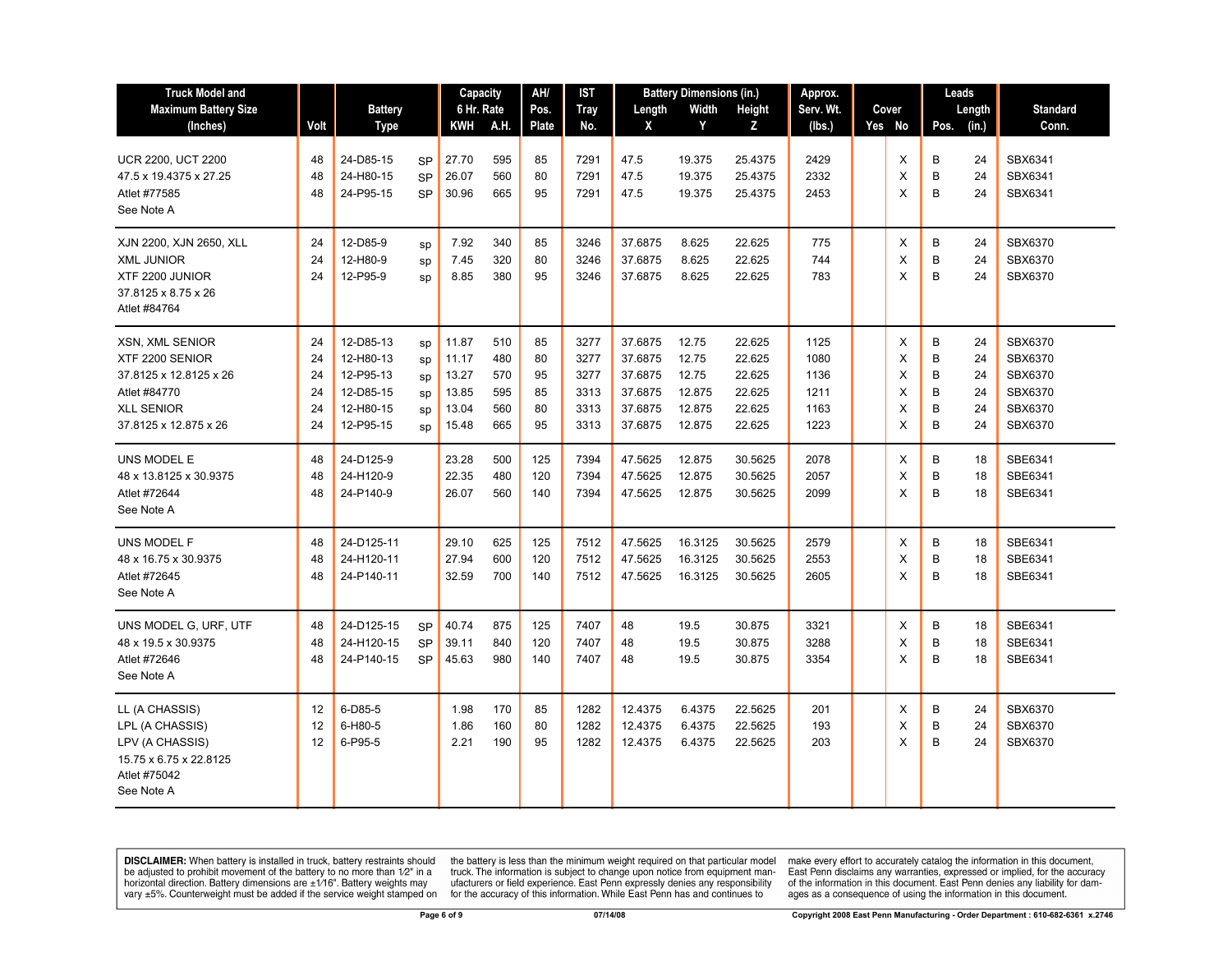| <b>Truck Model and</b><br><b>Maximum Battery Size</b><br>(Inches)                                                              | Volt           | <b>Battery</b><br><b>Type</b>          |                                     | Capacity<br>6 Hr. Rate<br>KWH | A.H.              | AH/<br>Pos.<br><b>Plate</b> | IST<br><b>Tray</b><br>No. | Length<br>X                   | <b>Battery Dimensions (in.)</b><br>Width<br>Y | Height<br>Z                   | Approx.<br>Serv. Wt.<br>(lbs.) | Cover<br>Yes No           | Leads<br>Length<br>Pos.<br>(in.)            | <b>Standard</b><br>Conn.                        |
|--------------------------------------------------------------------------------------------------------------------------------|----------------|----------------------------------------|-------------------------------------|-------------------------------|-------------------|-----------------------------|---------------------------|-------------------------------|-----------------------------------------------|-------------------------------|--------------------------------|---------------------------|---------------------------------------------|-------------------------------------------------|
| LS 2200, LL (B CHASSIS)<br>LPL (B CHASSIS)<br>LPV (B CHASSIS), LS 3000<br>18.75 x 6.75 x 22.8125<br>Atlet #75847<br>See Note A | 12<br>12<br>12 | 6-D85-7<br>6-H80-7<br>6-P95-7          |                                     | 2.97<br>2.79<br>3.32          | 255<br>240<br>285 | 85<br>80<br>95              | 1197<br>1197<br>1197      | 18.75<br>18.75<br>18.75       | 6.4375<br>6.4375<br>6.4375                    | 22.5625<br>22.5625<br>22.5625 | 292<br>280<br>295              | X<br>$\times$<br>X        | B<br>24<br>B<br>24<br>B<br>24               | SBX6370<br>SBX6370<br>SBX6370                   |
| <b>TLP</b><br>27.875 x 9.75 x 23.4375<br>Atlet #78224<br>See Note A                                                            | 24<br>24<br>24 | 12-D85-7<br>12-H80-7<br>12-P95-7       | <b>SP</b><br><b>SP</b><br><b>SP</b> | 5.94<br>5.59<br>6.63          | 255<br>240<br>285 | 85<br>80<br>95              | 3555<br>3555<br>3555      | 27.875<br>27.875<br>27.875    | 9.6875<br>9.6875<br>9.6875                    | 25.3125<br>25.3125<br>25.3125 | 643<br>617<br>649              | $\times$<br>X<br>$\times$ | A-Rear<br>- 18<br>18<br>A-Rear<br>A-Rear 18 | SB6325<br>SB6325<br>SB6325                      |
| <b>TPD 200</b><br>30.1875 x 11.6875 x 24.6875<br>Atlet #100688<br>See Note A                                                   | 24<br>24<br>24 | 12-D85-9<br>12-H80-9<br>12-P95-9       | sp<br>sp<br>sp                      | 7.92<br>7.45<br>8.85          | 340<br>320<br>380 | 85<br>80<br>95              | 3703<br>3703<br>3703      | 30.1875<br>30.1875<br>30.1875 | 11.625<br>11.625<br>11.625                    | 24.6875<br>24.6875<br>24.6875 | 756<br>726<br>764              | X<br>X<br>$\times$        | Mounted 0<br>Mounted 0<br>Mounted 0         | <b>EBC160</b><br><b>EBC160</b><br><b>EBC160</b> |
| <b>OPM100</b><br>36.3125 x 15 x 25.6875<br>Atlet #103194<br>See Note A                                                         | 24<br>24<br>24 | 12-D85-13<br>12-H80-13<br>12-P95-13    | sp<br>sp<br>SD                      | 11.87<br>11.17<br>13.27       | 510<br>480<br>570 | 85<br>80<br>95              | 3809<br>3809<br>3809      | 36.25<br>36.25<br>36.25       | 15<br>15<br>15                                | 25.6875<br>25.6875<br>25.6875 | 1164<br>1117<br>1176           | X<br>$\times$<br>$\times$ | Mounted 0<br>Mounted 0<br>Mounted 0         | SBE6378<br><b>SBE6378</b><br>SBE6378            |
| UFS200 MODEL C<br>48 x 11 x 30.9375<br>Atlet #111710<br>See Note A                                                             | 48<br>48<br>48 | 24-D125-7<br>24-H120-7<br>24-P140-7    |                                     | 17.46<br>16.76<br>19.56       | 375<br>360<br>420 | 125<br>120<br>140           | 7677<br>7677<br>7677      | 48<br>48<br>48                | 11<br>11<br>11                                | 30.5<br>30.5<br>30.5          | 1710<br>1693<br>1727           | Х<br>X<br>$\times$        | 12<br>A<br>12<br>Α<br>12<br>A               | SBE6341<br>SBE6341<br>SBE6341                   |
| UFS200 MODEL E<br>48.125 x 13.8125 x 30.9375<br>Atlet #111711<br>See Note A                                                    | 48<br>48<br>48 | 24-D125-9<br>24-H120-9<br>24-P140-9    |                                     | 23.28<br>22.35<br>26.07       | 500<br>480<br>560 | 125<br>120<br>140           | 7288<br>7288<br>7288      | 48.125<br>48.125<br>48.125    | 13.8125<br>13.8125<br>13.8125                 | 30.5625<br>30.5625<br>30.5625 | 2116<br>2095<br>2137           | Х<br>X<br>$\times$        | 9<br>Α<br>9<br>A<br>A<br>9                  | SBE6341<br>SBE6341<br>SBE6341                   |
| UFS200 MODEL F<br>48 x 16.75 x 30.9375<br>Atlet #111712<br>See Note A                                                          | 48<br>48<br>48 | 24-D125-11<br>24-H120-11<br>24-P140-11 |                                     | 29.10<br>27.94<br>32.59       | 625<br>600<br>700 | 125<br>120<br>140           | 7512<br>7512<br>7512      | 47.5625<br>47.5625<br>47.5625 | 16.3125<br>16.3125<br>16.3125                 | 30.5625<br>30.5625<br>30.5625 | 2579<br>2553<br>2605           | Χ<br>X<br>$\times$        | 12<br>A<br>12<br>Α<br>A<br>12               | SBE6341<br>SBE6341<br>SBE6341                   |
| APS 2200<br>35 x 13 x 31.9375<br>Atlet #58636B<br>See Note A                                                                   | 24<br>24<br>24 | 12-D125-13<br>12-H120-13<br>12-P140-13 |                                     | 17.46<br>16.76<br>19.56       | 750<br>720<br>840 | 125<br>120<br>140           | 3412<br>3412<br>3412      | 35<br>35<br>35                | 13<br>13<br>13                                | 31.9375<br>31.9375<br>31.9375 | 1497<br>1482<br>1512           | X<br>X<br>X               | B<br>24<br>B<br>24<br>B<br>24               | SBE6378<br>SBE6378<br>SBE6378                   |

the battery is less than the minimum weight required on that particular model<br>truck. The information is subject to change upon notice from equipment man-<br>ufacturers or field experience. East Penn expressly denies any respo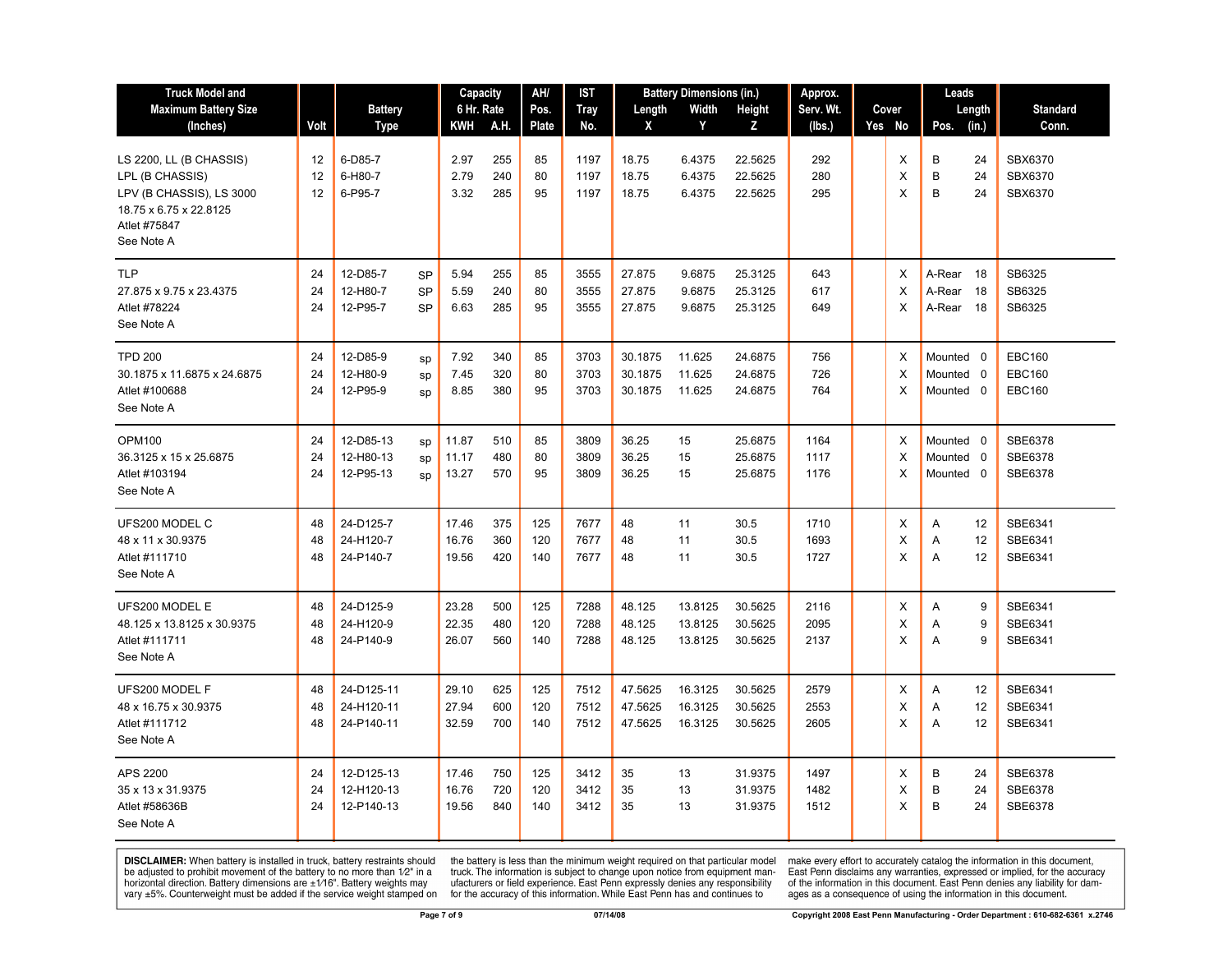| <b>Truck Model and</b>                                                                                                                                                           |                |                                        |                | Capacity                |                   | AH/<br><b>IST</b> |                      | <b>Battery Dimensions (in.)</b> |                      |                               | Approx.              |             |             | Leads          |                               |
|----------------------------------------------------------------------------------------------------------------------------------------------------------------------------------|----------------|----------------------------------------|----------------|-------------------------|-------------------|-------------------|----------------------|---------------------------------|----------------------|-------------------------------|----------------------|-------------|-------------|----------------|-------------------------------|
| <b>Maximum Battery Size</b>                                                                                                                                                      |                | <b>Battery</b>                         |                | 6 Hr. Rate              |                   | Pos.              | <b>Tray</b>          | Length                          | Width                | Height                        | Serv. Wt.            | Cover       |             | Length         | <b>Standard</b>               |
| (Inches)                                                                                                                                                                         | Volt           | Type                                   |                | <b>KWH</b>              | A.H.              | Plate             | No.                  | X                               | Y                    | Z                             | (lbs.)               | Yes No      | Pos.        | (in.)          | Conn.                         |
| URF 2200 (H CHASSIS)<br>URF 2650 (H CHASSIS)<br>URF 3300 (H CHASSIS)<br>21.1875 x 16.3125 x 26.1875<br>Atlet #79270 / 79271<br>See Note A<br><b>NEW TRAY REQUIRED</b><br>48 Volt |                |                                        |                |                         |                   |                   |                      |                                 |                      |                               |                      | X           | B           | 18             | SBE6341                       |
| <b>XLL 200</b><br>39.375 x 12.375 x 29.5625<br>Atlet #104409<br>See Note A                                                                                                       | 24             | 12-D100-11                             | <b>SP</b>      | 11.64                   | 500               | 100               | 3814                 | 39.375                          | 12.375               | 30.5                          | 1245                 | X           | B           | 18             | <b>EBC160</b>                 |
| PPD TEMPO<br>30.0625 x 12.8125 x 26.1875<br>Atlet #117315<br>See Note A                                                                                                          | 24             | 12-D100-11                             |                | 11.64                   | 500               | 100               | 3793                 | 30.0625                         | 12.8125              | 26.125                        | 1058                 | X           | Mounted 0   |                | <b>EBC320</b>                 |
| <b>URF</b><br>Atlet #79647<br>See Note A<br>28.5 x 20.625 x 26.3125<br><b>SET INCLUDES:</b><br>IST3880 (LEFT) &<br>IST3881 (RIGHT) FOR<br>48 Volt & 18.62 KWH total              | 24<br>24       | 12-D100-9<br>12-D100-9                 |                | 9.31<br>9.31            | 400<br>400        | 100<br>100        | 3881<br>3880         | 28.375<br>24.5                  | 20.625<br>20.1875    | 26.1875<br>26.1875            | 999<br>937           | X<br>X      | B<br>B      | 18<br>18       | SBX6370<br>SBX6370            |
| <b>UHS 200</b><br>48 x 19.5 x 30.9375<br>Atlet #111713<br>See Note A                                                                                                             | 48<br>48<br>48 | 24-D125-15<br>24-H120-15<br>24-P140-15 | sp<br>sp<br>sp | 40.74<br>39.11<br>45.63 | 875<br>840<br>980 | 125<br>120<br>140 | 7720<br>7720<br>7720 | 48<br>48<br>48                  | 19.5<br>19.5<br>19.5 | 30.9375<br>30.9375<br>30.9375 | 3344<br>3311<br>3377 | X<br>X<br>X | В<br>B<br>B | 18<br>18<br>18 | SBE6341<br>SBE6341<br>SBE6341 |
| USS MODEL F<br>40.625 x 20.9375 x 30.9375<br>Atlet #110340<br>See Note A<br><b>NEW TRAY REQUIRED</b><br>48 Volt                                                                  |                |                                        |                |                         |                   |                   |                      |                                 |                      |                               |                      | X           | D           | 18             | SBE6341                       |

the battery is less than the minimum weight required on that particular model<br>truck. The information is subject to change upon notice from equipment man-<br>ufacturers or field experience. East Penn expressly denies any respo